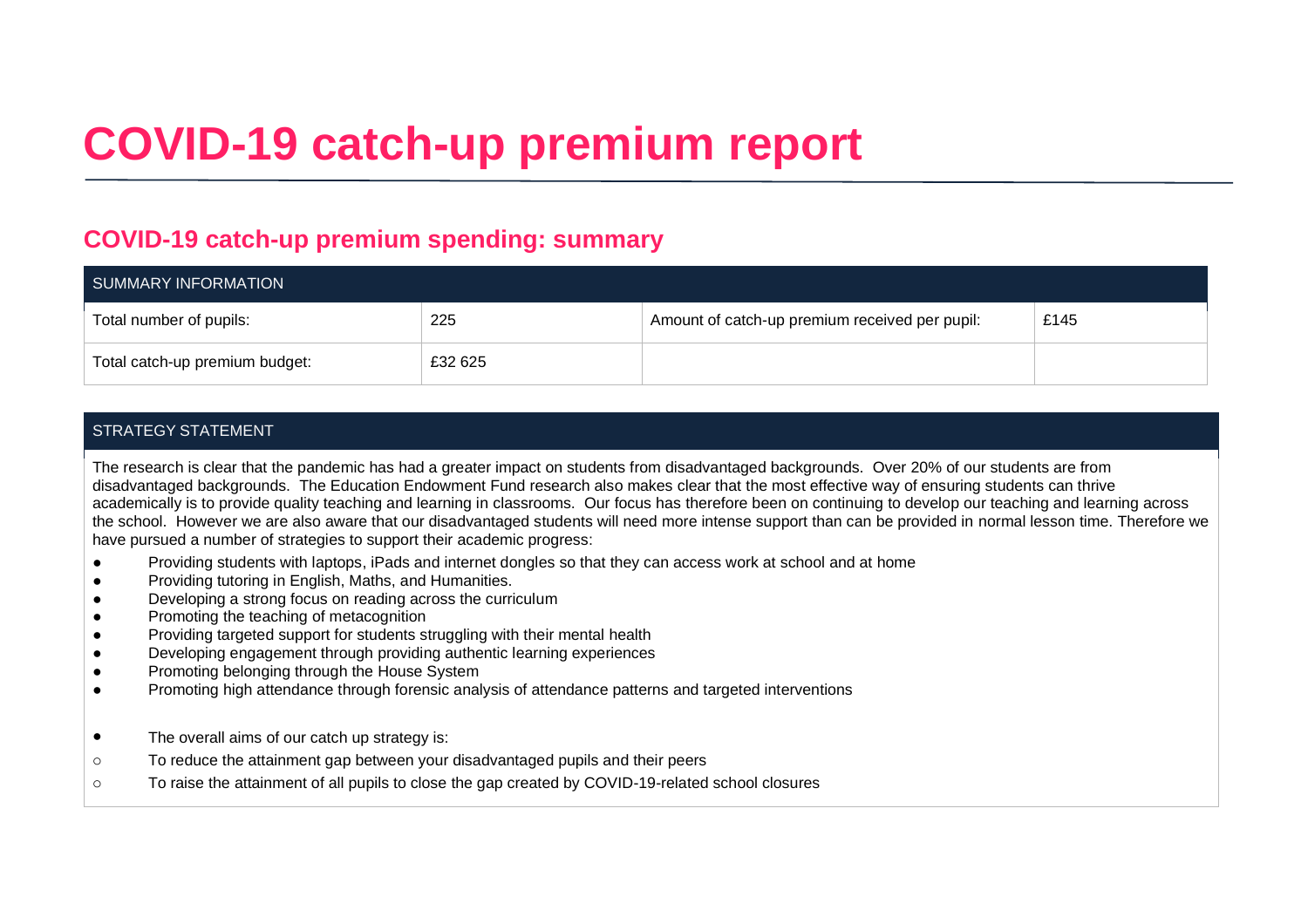## **Barriers to learning**

| BARRIERS TO FUTURE ATTAINMENT |                                                                 |  |  |
|-------------------------------|-----------------------------------------------------------------|--|--|
| Academic barriers:            |                                                                 |  |  |
| Α                             | Low reading levels and low levels of literacy                   |  |  |
| B                             | Gaps in knowledge because of lockdown and school closure        |  |  |
| C                             | A lack of self regulation and behaviour for learning strategies |  |  |

| <b>ADDITIONAL BARRIERS</b> |                                          |  |  |
|----------------------------|------------------------------------------|--|--|
| <b>External barriers:</b>  |                                          |  |  |
| D                          | Low attendance                           |  |  |
| Е                          | Lack of devices to complete work at home |  |  |
|                            | High levels of Mental Health Issues      |  |  |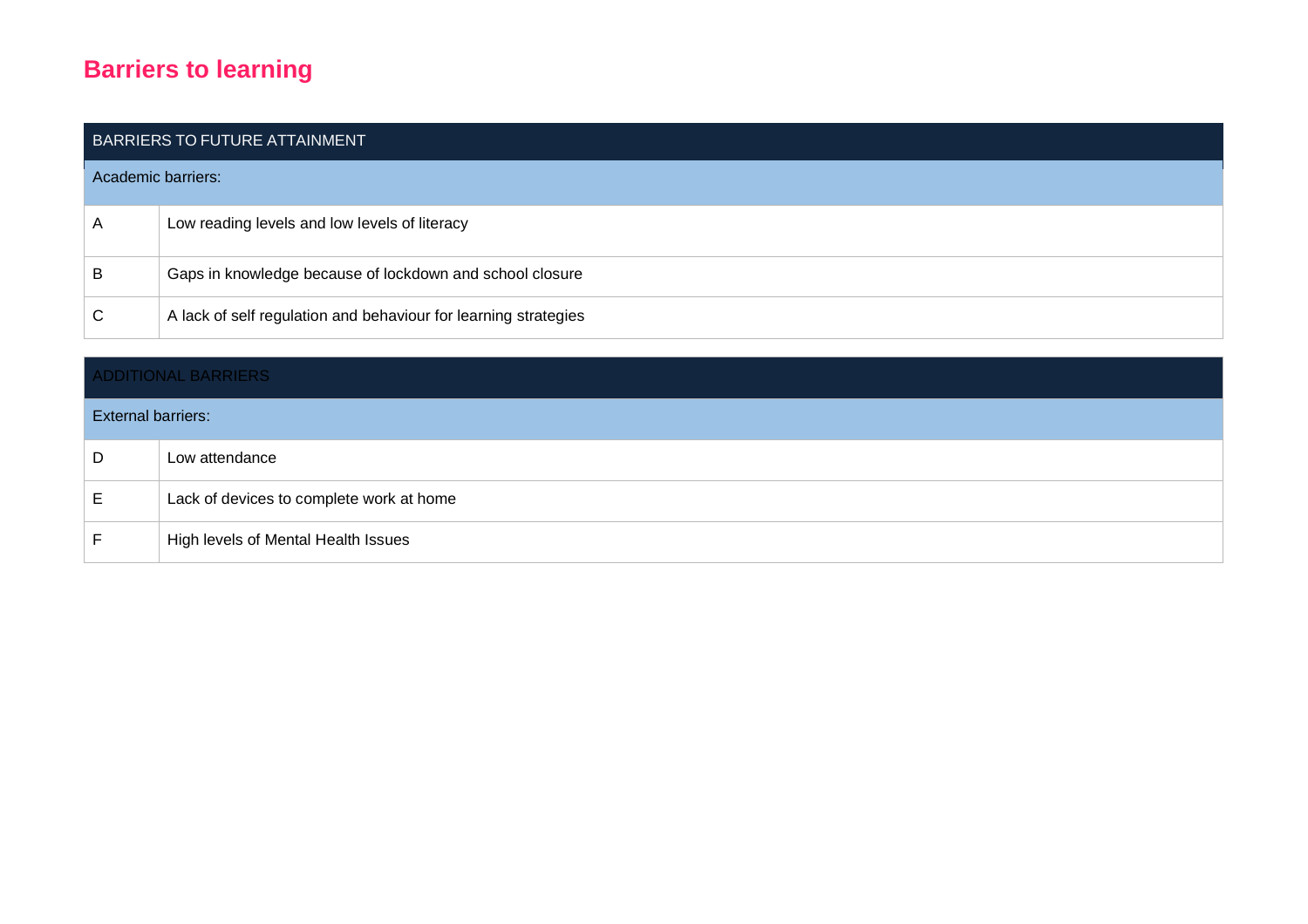## **Planned expenditure for current academic year**

| Quality of teaching for all                                           |                                                                                                                                                                                                                                                                                                                                    |                                                                                                                                                                                                                                                                                                                                                                                                                                                |                                                                                                                                                                                                                                     |                              |                                                              |
|-----------------------------------------------------------------------|------------------------------------------------------------------------------------------------------------------------------------------------------------------------------------------------------------------------------------------------------------------------------------------------------------------------------------|------------------------------------------------------------------------------------------------------------------------------------------------------------------------------------------------------------------------------------------------------------------------------------------------------------------------------------------------------------------------------------------------------------------------------------------------|-------------------------------------------------------------------------------------------------------------------------------------------------------------------------------------------------------------------------------------|------------------------------|--------------------------------------------------------------|
| Action                                                                | Intended outcome and<br>success criteria                                                                                                                                                                                                                                                                                           | What's the evidence and rationale for<br>this choice?                                                                                                                                                                                                                                                                                                                                                                                          | How will you make sure it's implemented<br>well?                                                                                                                                                                                    | Staff<br>lead                | When will you<br>review this?                                |
| Provision of devices                                                  | Students can work at<br>school and at home on<br>their device and so the<br>barrier of not being able to<br>work at home is removed                                                                                                                                                                                                | Evidence of lockdown 1 was that over one<br>third of our students did not have a device<br>they could use to complete work at home.<br>We provided as many as we could using our<br>funds and government support focusing on<br>disadvantaged students first. This<br>experience meant that we felt there was a<br>moral imperative to provide all students<br>with a device. This has meant they can<br>access their work at home and school. | Regular checks on devices and making sure<br>that students have their devices and are using<br>them.<br>Regular checks on home learning completion.                                                                                 | AMK/DTH                      | Interim check in<br>Feb 2022 and final<br>check July 2022    |
| <b>Promoting Behaviour</b><br>for Learning with Staff<br>and students | Students develop specific<br>thinking strategies to<br>facilitate greater progress<br>in all subjects as well as<br>independence outside of<br>the classroom. This in turn<br>will lead to a reduction in<br>the number of behaviour<br>points for all students but<br>particularly those who are<br>deemed to be<br>disadvantaged | Whilst behaviour across the Academy has<br>improved dramatically, there is still .work to<br>be done on specific behaviour for learning<br>Many of our students struggle to regulate<br>their own learning inside and outside of the<br>classroom so, with a conscious effort on<br>modelling and dialogic questioning (see EEF<br>report on Metacognition), we want to see<br>our students demonstrate our core values.                       | T&L briefings on a Thursday morning to focus<br>on this within faculties. Learning walks and<br>lesson observations will help to assure<br>implementation as well as departmental and<br>cross-MAT peer reviews of certain subjects | DTH/TGA/A<br>MK/HoKS/H<br>οF | Following the<br>Assessment and QA<br>Calendars              |
| Focus on developing<br>reading                                        | Students become more<br>fluent readers and make<br>progress towards their<br>chronological reading<br>ages.                                                                                                                                                                                                                        | A significant number of students at KS3<br>have reading ages that are at least two<br>years below their actual age.                                                                                                                                                                                                                                                                                                                            | Allocated time for Accelerated Reader in<br>Years 7 and 8. We have introduced a whole<br>school policy that says that new learning<br>should be accompanied by robust reading                                                       | AMK                          | Interim check in<br>Feb 2022 and final<br>check in July 2022 |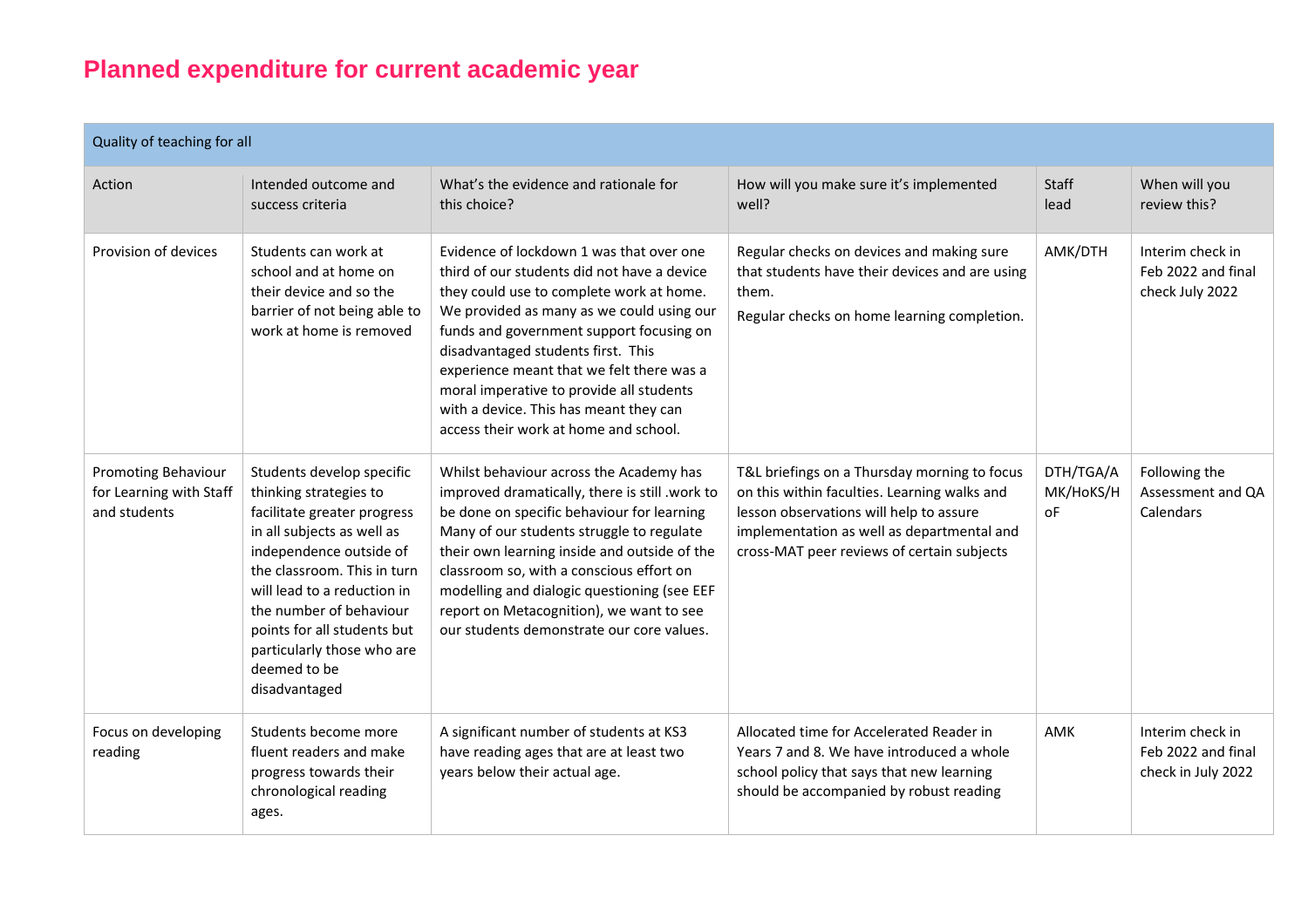|                                                                                                                                         |                                                                                                                                                                                 |                                                                                                                                                                                                                                                                                                                                                                                                                                                                                                                                                                              | challenges/ tasks. Staff training has been<br>provided on scaffolding reading tasks.                                                                                                                                                                                                                                                                                                                                                    |               |                               |
|-----------------------------------------------------------------------------------------------------------------------------------------|---------------------------------------------------------------------------------------------------------------------------------------------------------------------------------|------------------------------------------------------------------------------------------------------------------------------------------------------------------------------------------------------------------------------------------------------------------------------------------------------------------------------------------------------------------------------------------------------------------------------------------------------------------------------------------------------------------------------------------------------------------------------|-----------------------------------------------------------------------------------------------------------------------------------------------------------------------------------------------------------------------------------------------------------------------------------------------------------------------------------------------------------------------------------------------------------------------------------------|---------------|-------------------------------|
| Total budgeted cost:                                                                                                                    |                                                                                                                                                                                 |                                                                                                                                                                                                                                                                                                                                                                                                                                                                                                                                                                              |                                                                                                                                                                                                                                                                                                                                                                                                                                         | £8 500        |                               |
| <b>Targeted support</b>                                                                                                                 |                                                                                                                                                                                 |                                                                                                                                                                                                                                                                                                                                                                                                                                                                                                                                                                              |                                                                                                                                                                                                                                                                                                                                                                                                                                         |               |                               |
| Action                                                                                                                                  | Intended outcome and<br>success criteria                                                                                                                                        | What's the evidence and rationale for<br>this choice?                                                                                                                                                                                                                                                                                                                                                                                                                                                                                                                        | How will you make sure it's implemented<br>well?                                                                                                                                                                                                                                                                                                                                                                                        | Staff<br>lead | When will you<br>review this? |
| English, Maths and<br>Humanities KS3/4<br><b>Tutors</b>                                                                                 | Work with TGA to identify<br>and support those who<br>need extra support and to<br>ensure that any gaps in<br>learning are filled with a<br>real focus on PP students           | Without intervention at KS3 students are<br>not able to fully access the KS4 curriculum.<br>Yr 7 and 8 students also missed a significant<br>amount of face to face learning time while<br>at KS2. In Key Stage 4, data shows that PP<br>students are those making the least<br>progress. Student voice shows that thye<br>found engaging in learning during lockdown<br>the most challenging                                                                                                                                                                                | The tutors will work on a rolling programme.<br>TGA will have oversight of the impact of the<br>tutors. The tutoring programme sessions are<br>targeted at specific skills / students and<br>changed regularly.                                                                                                                                                                                                                         | <b>TGA</b>    | Every half term               |
| Support for students<br>struggling with<br>Mental Health issues<br>through the Well-<br>Being Tutor and<br><b>Counselling Servicess</b> | Students are able to access<br>lessons and learning as<br>they have engaged with<br>well being interventions<br>where students' needs are<br>triaged, supported and<br>reviewed | A significant number of students (213) have<br>reported mental health and well being<br>concerns and issues since 2020. Lockdown,<br>isolation and the social issues this present<br>have led to an increase in both acute and<br>serious mental health issues which has<br>prevented learning, school attendance,<br>concentration and focus. Disadvantaged<br>families and students have experienced<br>significant issues which have negatively<br>affected MHWB and led to increases in<br>anxiety, depression, self harm, social<br>isolation DV and other MHWB issues. | Safeguarding and pastoral teams work closely<br>to listen to and respond to need. Need is<br>usually, but not always, identified within<br>fortnightly Inclusion meetings and then these<br>teams assess all MHWB concerns each<br>meeting and refer for appropriate support.<br>This support is then regularly reviewed with<br>parents and outside agencies (where<br>appropriate). Staff are updated regularly<br>with MHWB updates. | <b>DTH</b>    | Every half term               |
| Total budgeted cost:                                                                                                                    |                                                                                                                                                                                 |                                                                                                                                                                                                                                                                                                                                                                                                                                                                                                                                                                              |                                                                                                                                                                                                                                                                                                                                                                                                                                         | £23 500       |                               |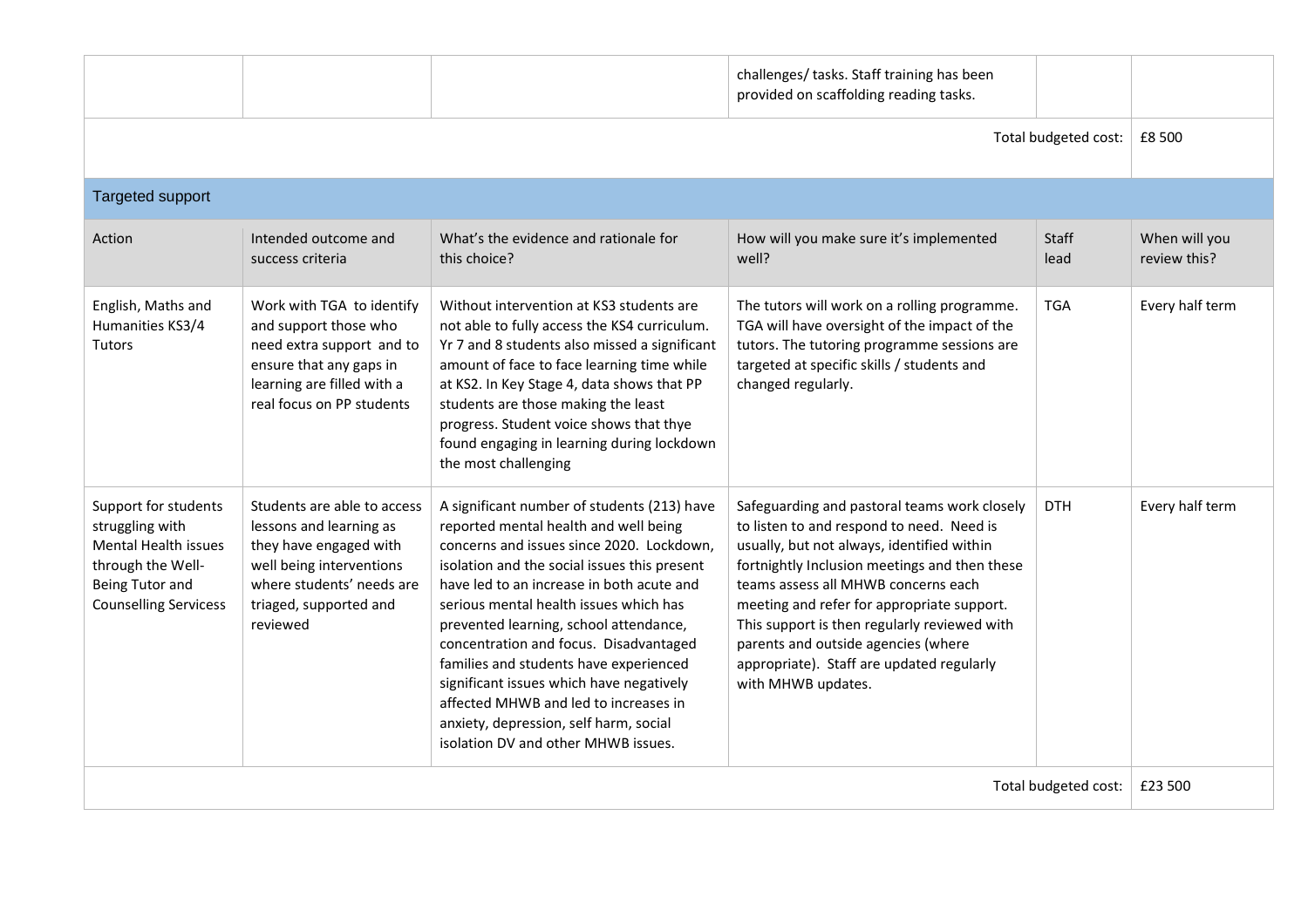| Other approaches                                                      |                                                                                                                                                                                                                                                                                                                                           |                                                                                                                                                                                                                                                                                                                              |                                                                                                                                                                                                                                                                                                                              |                             |                               |
|-----------------------------------------------------------------------|-------------------------------------------------------------------------------------------------------------------------------------------------------------------------------------------------------------------------------------------------------------------------------------------------------------------------------------------|------------------------------------------------------------------------------------------------------------------------------------------------------------------------------------------------------------------------------------------------------------------------------------------------------------------------------|------------------------------------------------------------------------------------------------------------------------------------------------------------------------------------------------------------------------------------------------------------------------------------------------------------------------------|-----------------------------|-------------------------------|
| Action                                                                | Intended outcome and<br>success criteria                                                                                                                                                                                                                                                                                                  | What's the evidence and rationale for<br>this choice?                                                                                                                                                                                                                                                                        | How will you make sure it's implemented<br>well?                                                                                                                                                                                                                                                                             | Staff lead                  | When will you<br>review this? |
| Encourage a greater sense<br>of belonging through the<br>house system | The House system<br>encourages a further<br>sense of belonging.<br>Weekly challenges,<br>themed days, student<br>leadership opportunities,<br>allow students to<br>experience success<br>beyond the main<br>curriculum and feel<br>connected to wider<br>experiences that the<br>school offers such as<br>active community<br>involvement | Students have experienced a period of<br>restriction and some of the wider<br>opportunities had not been possible, the<br>house system provides additional<br>opportunities to access wider cultural<br>activities.<br>Developing wider and coordinated student<br>leadership will give greater opportunities to<br>students | DTH to meet with House Leaders to plan<br>the events for each term<br>House Leaders will produce an assembly<br>video each week to inform students of<br>events and the league tables<br>Evaluate student participation within house<br>activities                                                                           | DTH/House<br><b>Leaders</b> | End of each<br>term           |
| <b>Attendance Strategies</b>                                          | School attendance for all<br>students is good and<br>meets expected level.<br>School absence is<br>reduced and<br>participation in school is<br>increased                                                                                                                                                                                 | Students have missed a significant period<br>of time from school which has led to gaps<br>in education.<br>Disadvantaged areas have suffered higher<br>rates of persistent absence                                                                                                                                           | Weekly attendance tracking and reviewing<br>leading to interventions to reduce<br>absence/support learning in school<br>Regular contact with parents to build<br>effective relationships in order to target<br>support<br>Analysis of attendance trends and quick<br>intervention to ensure gaps don't deepen<br>too quickly | DTH/HoKS/RC                 |                               |
| Total budgeted cost:                                                  |                                                                                                                                                                                                                                                                                                                                           |                                                                                                                                                                                                                                                                                                                              |                                                                                                                                                                                                                                                                                                                              | £1 275                      |                               |

\*